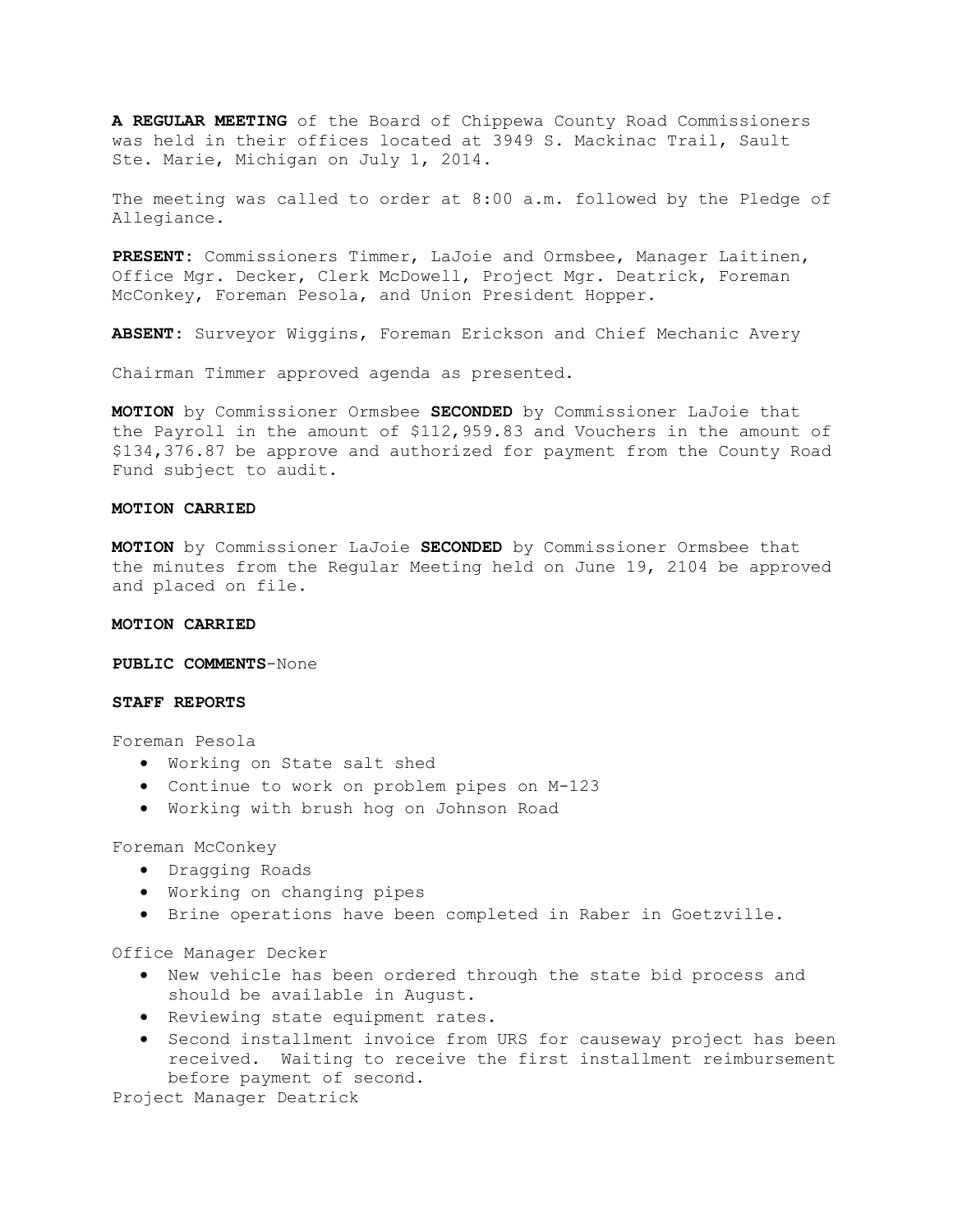- · Ploegstra Road should be opened back up today or tomorrow. Completion date was scheduled for July  $3^{rd}$ . Project has turned out very nice. Thanked Dave Mills for his help with this project.
- · Attended meeting with Bay Mills last week to discuss the sanitary sewer system to be installed.
- · MDOT bid letting for guardrail will be held on July 11th.

#### **COUNTY COMMISSIONERS REPORT**-None

### **MANAGERS REPORT**

- · Deadline was yesterday at 1:00 p.m. for statement of qualifications for the Sugar Island Causeway project. We received five submittals with four out of the five looking good. Will be calling engineers today to discuss in cooperation with URS. Final decision for Board approval at our July 19th meeting.
- · Working on BIA funding for Sugar Island storm damage. Visited sites with Foreman Erickson and created a punch list of work to be completed. Work is being done now.
- · The detour route on Mackinac Trail is holding well.
- · Working on the Whitehead Road and will then move to 3 Mile Road.
- · Salt barn bids are out, getting some interest and questions.
- · Working on estimates for several pipes to be changed on M-123 near falls. Should mean a sizeable adjustment in our budget. All earth work will be completed by our crews.
- · Working on Township Road Agreements with Whitefish Twp and Drummond Island Twp.
- · Scheduled interim bridge inspections for 6 bridges which meet criteria and require this interim inspection. Ayers & Associates will complete this work next week. Cost will be around \$2,000.00 for the 6 structures.
- · Contractor began the trunk line mowing last week. I-75 is nearly completed. They will also be performing some county road side mowing.

Manager Laitinen presented MDOT Engineering Reimbursement form in the amount of 3,174.89 for the sum paid to consultant engineer Gary Nitz, P.E. and reimbursable through Act 51.

**MOTION** by Commissioner LaJoie **SECONDED** by Commissioner Ormsbee to approve engineering reimbursement to be submitted to MDOT in the amount of \$3,174.89.

#### **MOTION CARRIED**

**PUBLIC COMMENTS**-None

**COMMISSIONERS COMMENTS**